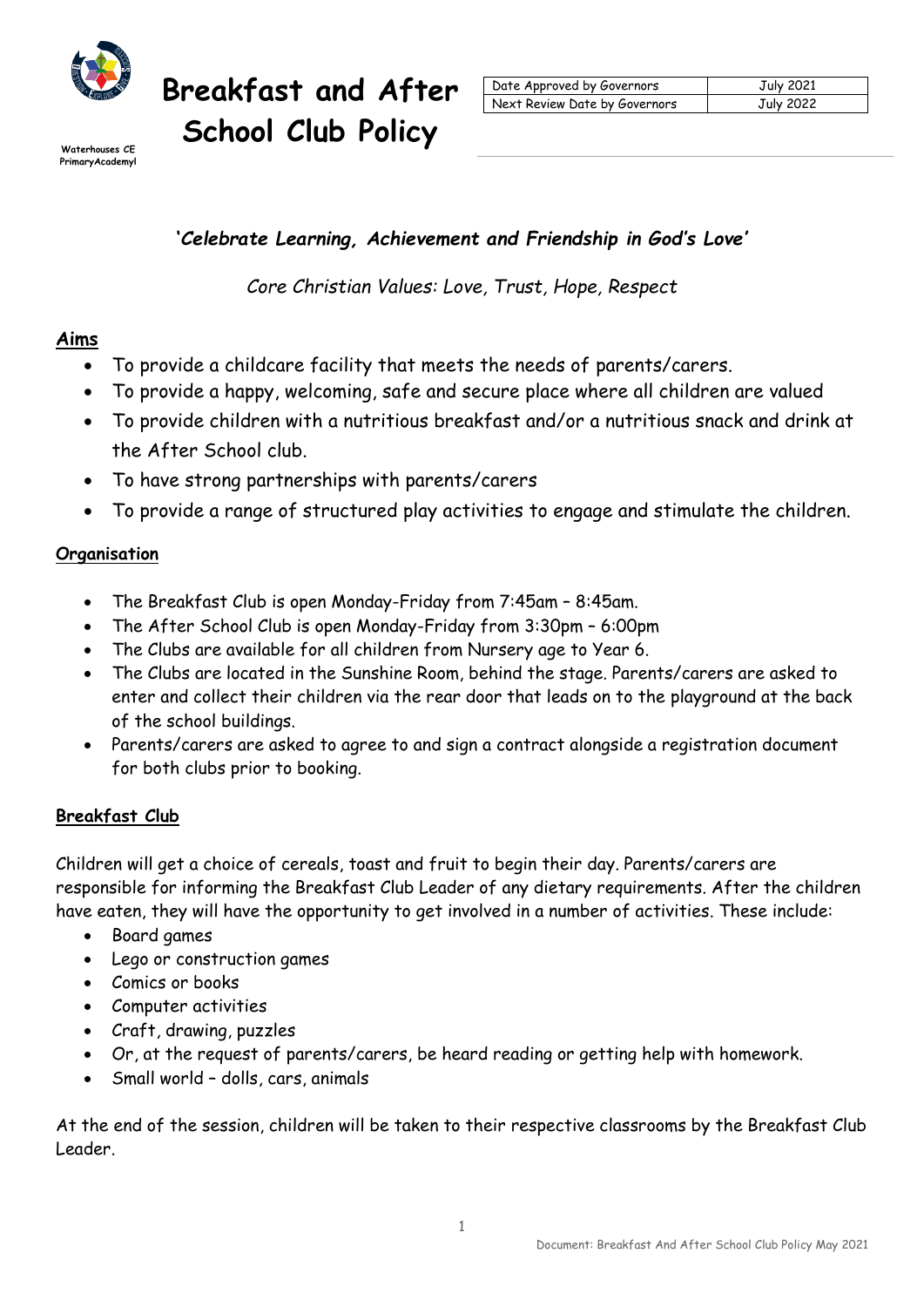## **After School Club**

All children will line up and be collected from the Community Entrance Area for After School Club registration.

Following registration, any child attending a separate after-school club activity will join the other children attending the activity. At the end of the activity, they will be brought back to the After School Club.

The children will be offered a light snack and drink. A further snack will be offered at 5:30pm if required. Snacks may be cereal bars, savoury biscuits, toast or similar. Only snacks will be provided, not tea. Parents/carers are responsible for informing the After School Leader of any dietary requirements. Typical activities will include:

- Art and craft activities (painting aprons/shirts will be provided)
- Sports activities and team games using the hall or playground
- Wii games
- Cooking using the school's dedicated cookery area. (a small fee may be charged in advance for ingredients)
- 'chill out' area where books and comics will be available
- Lego and construction
- Board games
- Help with homework, reading or other learning
- On occasions, the children may go for a supervised walk to the local play park.
- Small world dolls, cars, animals

Parents/carers may donate toys and games to the After-School Club but children should not bring anything valuable from home.

The Breakfast and After School Clubs are not responsible for the loss or damage to any items brought from home.

## **Behaviour**

The school rules and behaviour policy will be followed to ensure consistency for the children at club. We expect good behaviour and respect for others. We use various techniques to encourage good behaviour including praise and rewards such as stickers and certificates.

The Breakfast and After School Club reserve the right to withdraw the service if a child's behaviour is consistently unacceptable.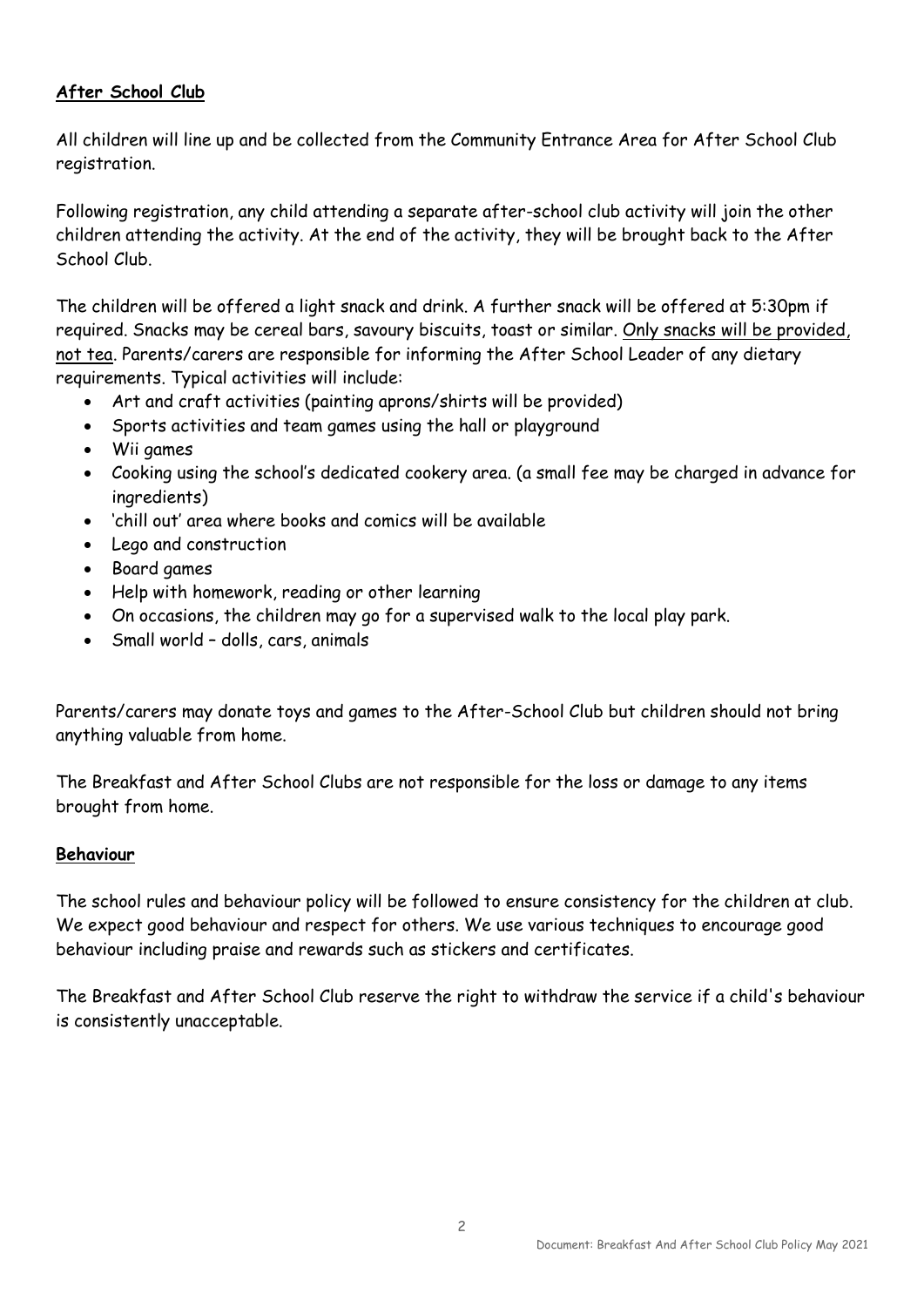## **Booking**

## **Breakfast Club**

It is **advisable** that pupils are booked into the Breakfast Club by **at least 3:30pm the day before**  the session required**.** These bookings may be made by telephone, dojo or email to the Breakfast Club. Similarly, general bookings must be made through the dedicated Breakfast Club telephone number, or Mrs Derbyshire, **NOT** the school office. If a message is left in order to make a booking, parents/carers **must await a reply to confirm a place is available**.

There are a limited number of places available and therefore will be allocated on a first-come, firstserved basis.

Documents may also be downloaded from the school website. All information provided remains confidential.

#### **The Breakfast Club and After School Club Leader is Mrs Derbyshire**

#### **The number for the Breakfast Club is: 01538 308356 Option 3**

#### **After School Club**

It is **advisable** that pupils are booked into the After School Club by at **least 5:30pm of the day before** the session required**.** Booking may be made by telephone, Dojo or email to the After School Club or by completing a booking form. All documents are available from Mrs Derbyshire, the After School Club Leader, **NOT** from the school office. Similarly, bookings must be made through the dedicated After School Club telephone number or Mrs Derbyshire, **NOT** the school office. If a message is left in order to make a booking, parents/carers **must await a reply to confirm a place is available.**

There are a limited number of places available and therefore will be allocated on a first-come, firstserved basis. In an emergency, a child may be booked into the After School Club on the same day but only if it is confirmed that a place is available.

Documents may also be downloaded from the school website. All information provided remains confidential.

Mrs Derbyshire will take the lead on planning, provision of snacks, coordination of bookings and payment. Mrs Salt and Mrs Knobbs will also run some of the after school club sessions.

## **The direct number for the After School Club is: 01538 308356 Option 3**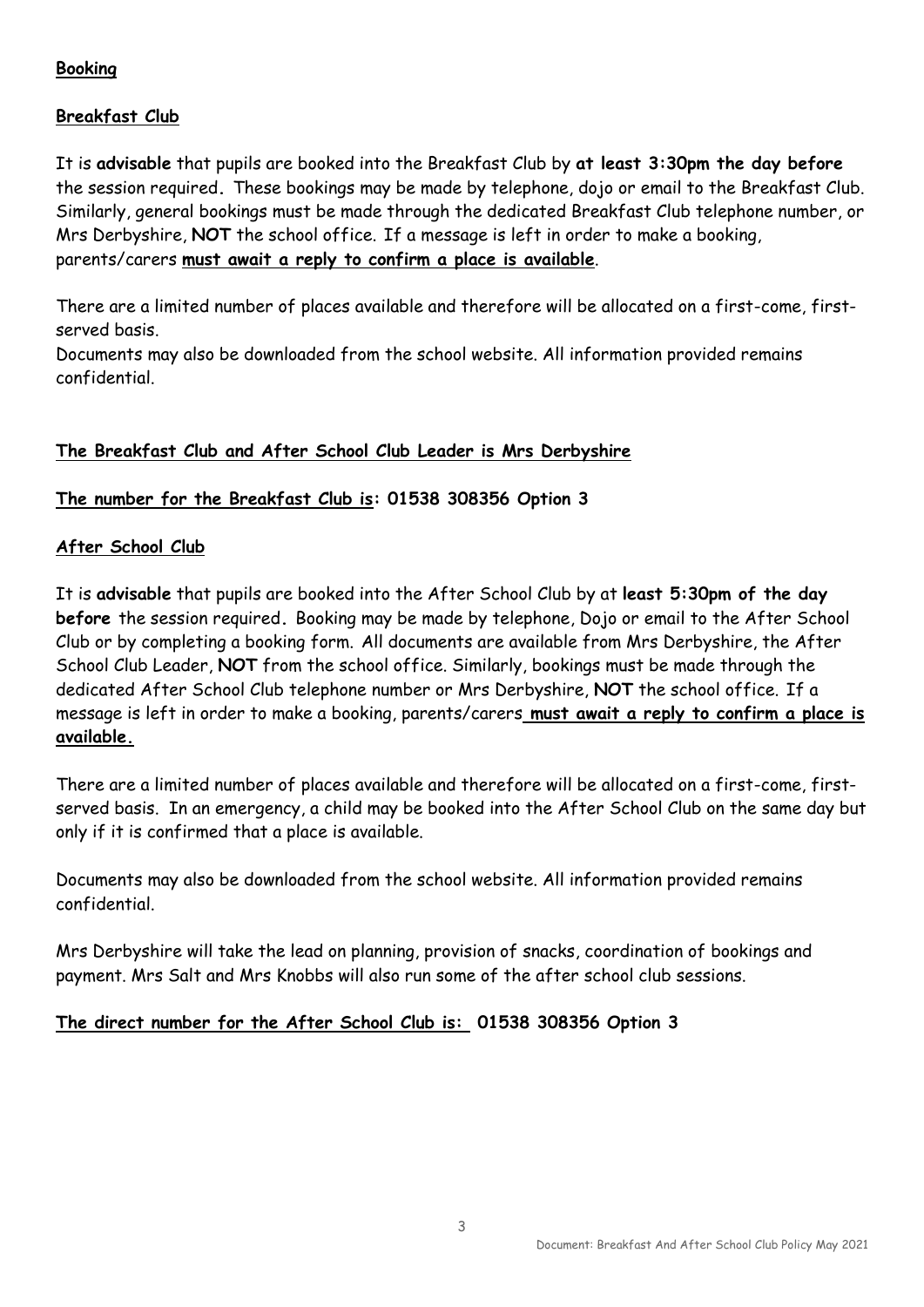## **Collection from the After School Club**

Collection will be from the external door of the Sunshine room which leads on to the playground. On collection, parents/carers are asked to sign their child out and record the time that they leave. Parents are asked to knock at the door if they arrive early to pick up their child. If there is no answer eg due to the children being outside, then parents are asked to ring the After School Club phone number. Children will only be handed over to the person(s) indicated on the registration form. If any other person is collecting the child, the Leader should be notified in advance and a safety password will be provided.

## **Fees and Payment**

**Breakfast Club Fees: 7:45 am- 8:45 am £5.00**

**All payments for the Breakfast and After School Club will be paid on the School Money payment system.**

**After School Club fees: 3:30pm-6:00pm £10.00**

If payment is not received within one school day, parents/carers will forfeit the opportunity to use the club for their child.

#### **Discounts**

There is a sibling discount of  $£1$  off for siblings.

## **NO BOOKINGS WILL BE TAKEN AT THE SCHOOL OFFICE UNLESS A PARENT HAS BEEN UNABLE TO MAKE CONTACT THROUGH THE DIRECT NUMBER FOR THE BREAKFAST/AFTER SCHOOL CLUB: 01538 308356 Option 3**

Fees will be reviewed annually by the Governing Committee.

#### **Cancellation**

The only cause for cancellation would be school closure due to adverse weather conditions or problems with the school building e.g. no heating or water supplies. In the event of closure:

- A member of school staff will endeavour to contact individuals by telephone by 7:00am
- During adverse weather conditions, school closure will be reported on the Staffordshire County Council website and all parents are contacted via Dojo/email.

#### **Late Collection from After School Club**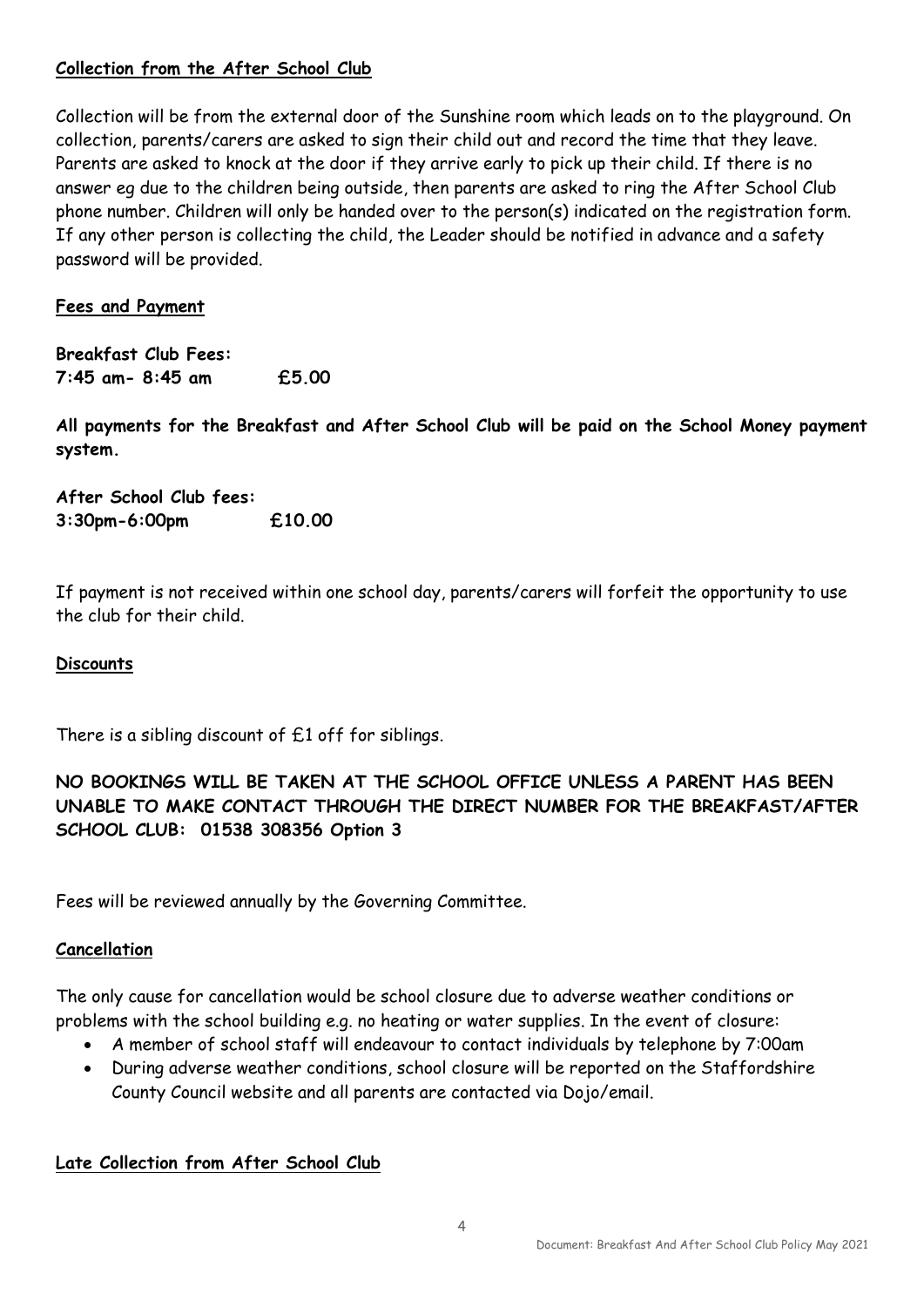Collection after 6:00pm will incur an extra charge of £5.00 Collection after 6:15pm will incur an extra charge of £20.00

If a child is not collected by 6:30pm and the After School Club has not been able to establish contact via the parents/carers' numbers or via any emergency contacts then the school's Late Collection policy will be followed and Social Services will be contacted.

## **Staffing**

If a member of staff is absent, they must contact the Head teacher/Deputy Head teacher in order for a replacement to be arranged. There is always another member of teaching staff on site to support in case of emergencies or other incidents until the After School Club closes at 6:00pm.

## **Safeguarding and Health and Safety**

- In accordance with safeguarding arrangements, all staff involved in the running of the Breakfast and After School Clubs have current DBS clearance and have also received Level 1 safeguarding training and Paediatric First Aid training
- All staff follow existing school policies and procedures for safeguarding, child protection, the code of conduct, health and safety policies and fire safety procedure.
- Where ICT equipment is used, they also follow the school's Online-Safety policy and procedures.
- A separate risk assessment has been completed for the Breakfast and After School Clubs.
- The back door to the Sunshine room is to be kept locked at all times and is not to be opened by any of the children.

## **Communication with Parents**

- Staff will communicate verbally with parents/carers bringing children, which may involve passing a message to the class teacher.
- Written notes to parents from the class teacher will be passed on via the Club Leaders.

## **Accidents and Illnesses**

In the event of a child falling ill or having an accident, normal school policy and procedures will be followed and parents will be contacted as soon as possible. Basic first aid will be given by a qualified member of staff and the accident book filled in. The parent/carer will be asked to sign the accident book on arrival.

#### **Medication**

The Clubs follow the school's Meeting the needs of pupils with medical Conditions policy, which includes guidance and procedures on medicines in school and individual health care plans (IHCPS), and Asthma policies and procedures. These are available from the Club Leaders on request or can be found on the school website.